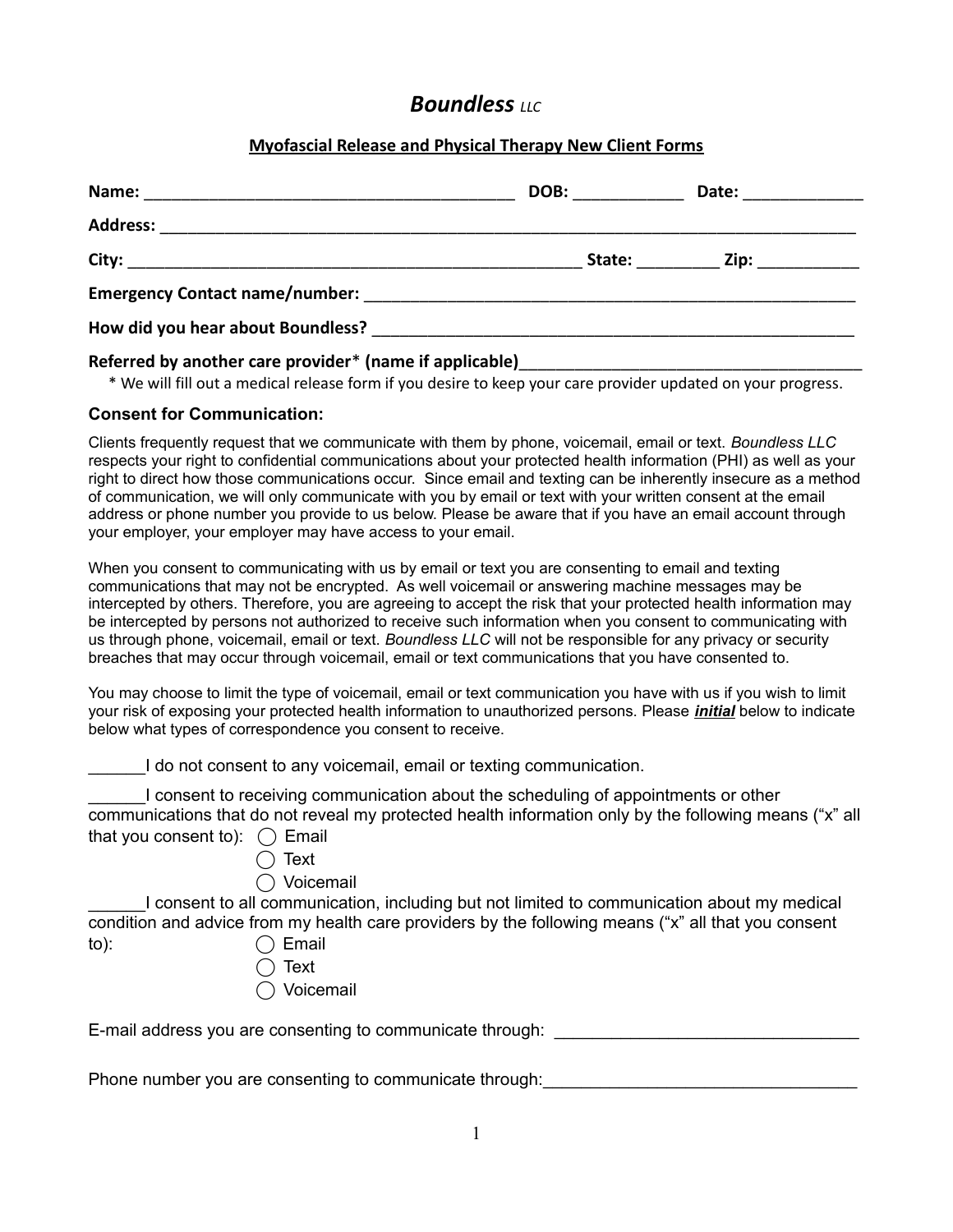# **Boundless** *LLC***</del>**

### **Myofascial Release and Physical Therapy New Client Forms**

**Consent to Treat:** Referenced policies may be accessed at [www.boundlesspt.com](http://www.boundlesspt.com/) under the "Prepare" tab, or a written copy provided upon your request. (Please *initial* below):

\_\_\_\_\_\_\_I HAVE HAD THE OPPORTUNITY TO REVIEW THE NOTICE OF PRIVACY PRACTICES POLICY. I understand that Boundless LLC and owner, Bethany Kempfert, PT will maintain my privacy to the highest standards and may use or disclose my personal health information only for the purposes of carrying out treatment, obtaining payment, evaluating the quality of services provided and any administrative operations related to treatment or payment.

\_\_\_\_\_\_\_I HAVE HAD THE OPPORTUNITY TO REVIEW THE PAYMENT AGREEMENT POLICY, UNDERSTAND AND AGREE TO THESE PAYMENT TERMS. I acknowledge that I have chosen, of my own free will, to obtain the services provided by *Boundless LLC* and have agreed to pay out of pocket for my services without any expectation that my health plan will reimburse me. I understand that *Boundless LLC* may provide both wellness and physical therapy services, often intertwined in the same session. This may result in my insurance considering this a non-covered service.

FOR MEDICARE BENEFICIARIES: I understand that *Boundless LLC* and it's provider, Bethany Kempfert, PT, are "non-enrolled" with Medicare, therefore no services provided by Boundless will be reimbursable by Medicare. Mark "x" for applicable statements below:

⃝ I come to Boundless LLC seeking wellness services, which *is not* covered by Medicare. I understand that if I desire a physical therapy intervention that *is* covered by Medicare, I have the right to search out a Medicare "participating provider".

◯ I desire to receive treatment by *Boundless LLC*/Bethany Kempfert, PT regardless of whether it may qualify as a covered service by Medicare. I attest that I have chosen not to use my Medicare benefits for the services I am purchasing and am restricting *Boundless LLC* and my therapist from submitting any claims to Medicare pursuant to my rights and privacy under HIPAA.

\_\_\_\_\_\_\_I understand that I have the right to access this service without a referral for treatment of musculoskeletal injuries with the exception of acute fractures or soft tissue avulsions, but agree that if my doctor does refer me, Bethany Kempfert, PT, will have a responsibility to communicate with the referring provider as necessary to ensure continuity of care. I understand that Bethany Kempfert, PT, will not provide a medical diagnosis, and must refer me to an appropriate healthcare provider if necessary services exceed the PT scope of practice.

\_\_\_\_\_\_\_\_\_\_\_\_\_\_\_\_\_\_\_\_\_\_\_\_\_\_\_\_\_\_\_\_\_\_\_\_\_\_\_\_\_\_\_\_\_\_\_\_\_\_\_\_\_\_\_\_\_

Printed name of Client/Guardian

Client or Guardian's SignatureDate

\_\_\_\_\_\_\_\_\_\_\_\_\_\_\_\_\_\_\_\_\_\_\_\_\_\_\_\_\_\_\_\_\_\_\_\_\_\_\_\_\_\_\_\_\_\_\_\_\_\_\_\_\_\_\_\_\_ \_\_\_\_\_\_\_\_\_\_\_\_\_\_\_\_\_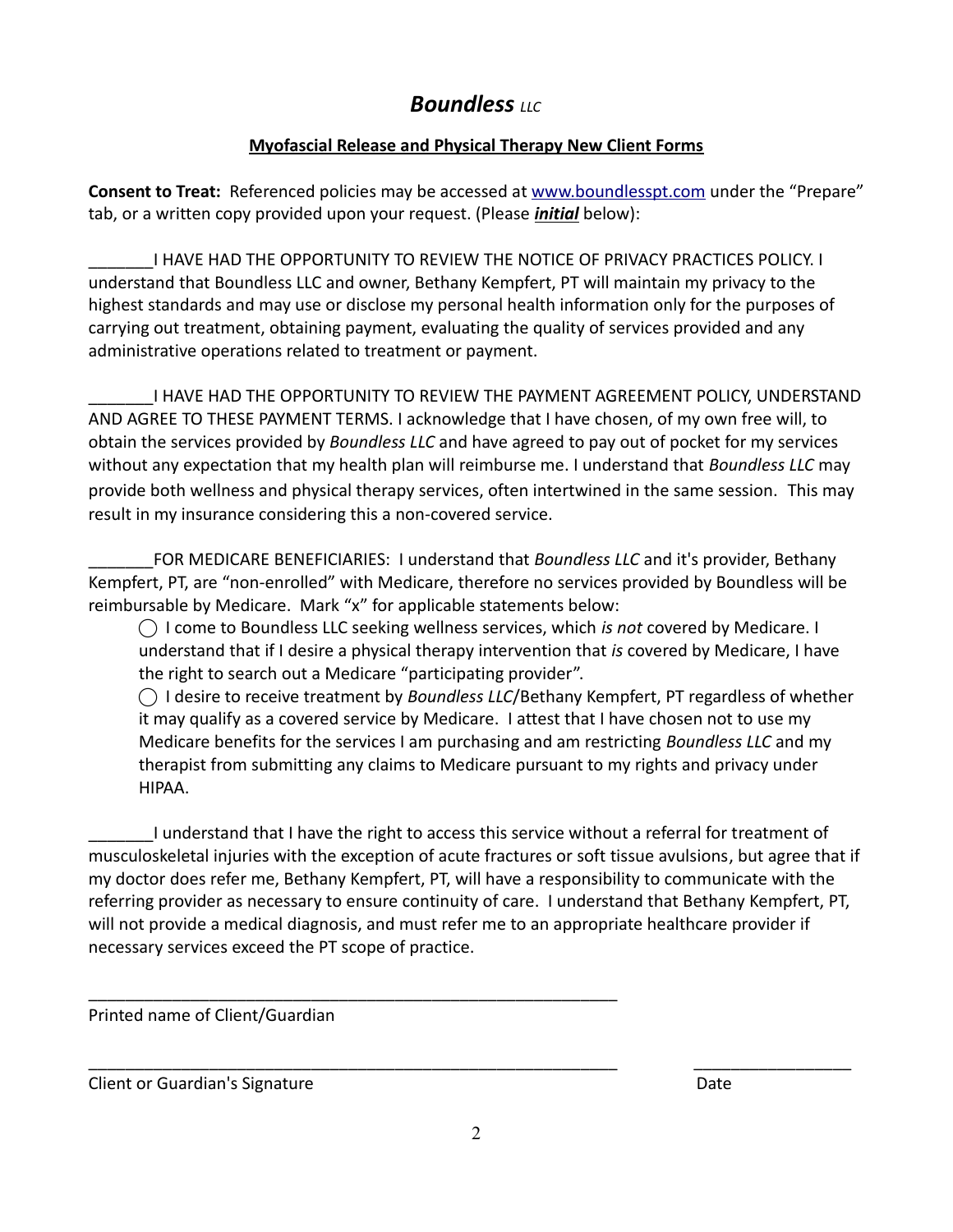## **Boundless** LLC

### **Myofascial Release and Physical Therapy New Client Forms**

\_\_\_\_\_\_\_\_\_\_\_\_\_\_\_\_\_\_\_\_\_\_\_\_\_\_\_\_\_\_\_\_\_\_\_\_\_\_\_\_\_\_\_\_\_\_\_\_\_\_\_\_\_\_\_\_\_\_\_\_\_\_\_\_\_\_\_\_\_\_\_\_\_\_\_\_\_\_\_\_\_\_\_

\_\_\_\_\_\_\_\_\_\_\_\_\_\_\_\_\_\_\_\_\_\_\_\_\_\_\_\_\_\_\_\_\_\_\_\_\_\_\_\_\_\_\_\_\_\_\_\_\_\_\_\_\_\_\_\_\_\_\_\_\_\_\_\_\_\_\_\_\_\_\_\_\_\_\_\_\_\_\_\_\_\_\_

What brings you to *Boundless?* Do you have specific goals for your session(s)? \_\_\_\_\_\_\_\_\_\_\_\_\_\_\_\_\_\_\_\_\_\_\_\_\_\_\_\_\_\_\_\_\_

**Pain Drawing:** Please shade areas of current or recent pain or discomfort on the drawings below.



**Pain scale:** Please circle numbers below that indicate the best and worst intensities of your most problematic pain area in the last 24 hours.

|  |  |  |  |  |  | No pain 1 2 3 4 5 6 7 8 9 10 Worst imaginable |
|--|--|--|--|--|--|-----------------------------------------------|
|  |  |  |  |  |  |                                               |
|  |  |  |  |  |  |                                               |
|  |  |  |  |  |  |                                               |
|  |  |  |  |  |  |                                               |
|  |  |  |  |  |  |                                               |